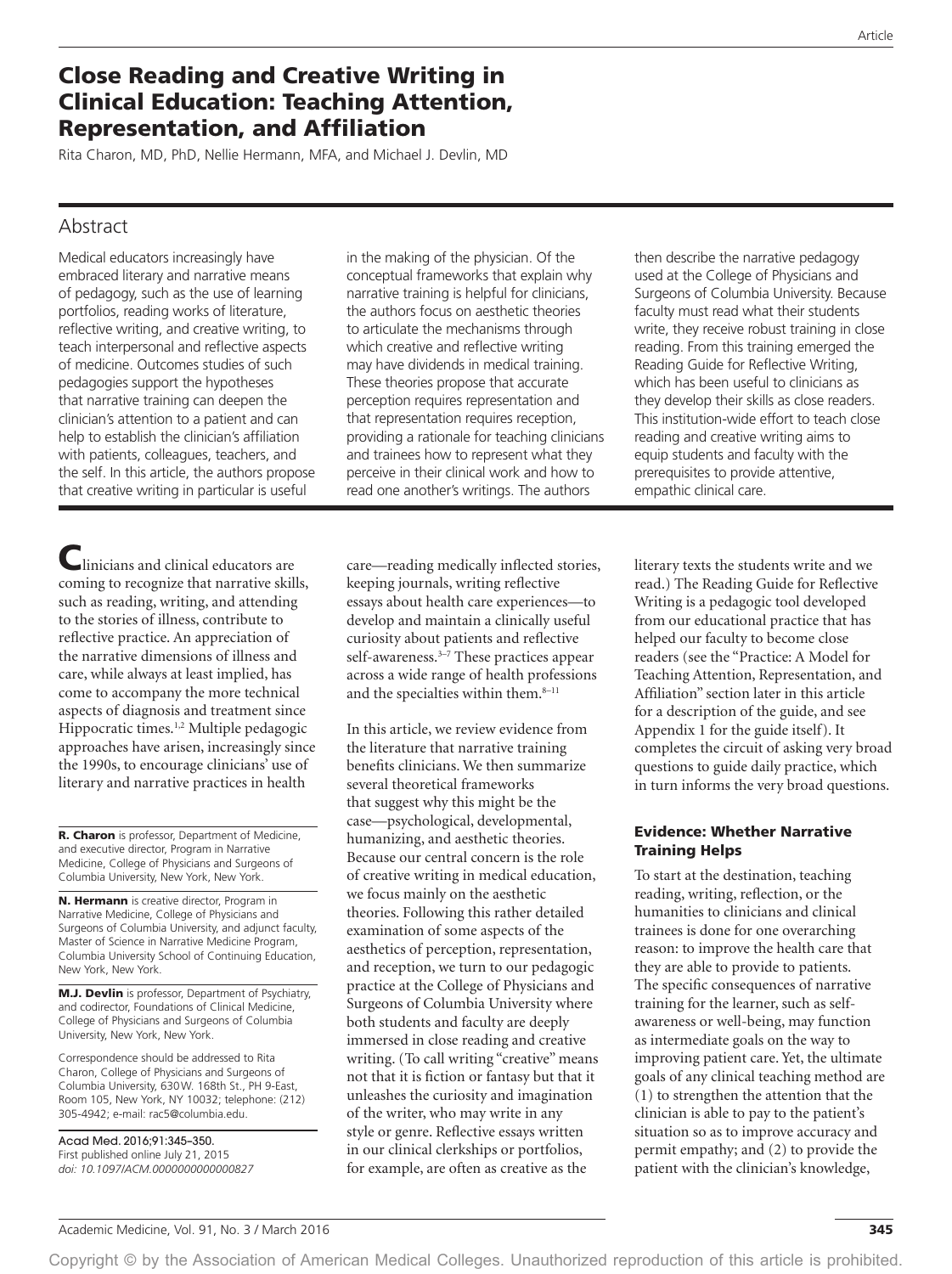skills, power, and caring, shared through an effective patient–clinician affiliation, or committed partnership. Attention and affiliation may be considered the bedrock goals of clinical teaching.

A growing bank of outcomes studies demonstrates the consequences of including literary and narrative work in clinical training and practice. Increased knowledge of individual patients is the dividend in such varied clinical settings as genetics counseling,<sup>12</sup> fetal cardiology,<sup>13</sup> surgical training for medical students,<sup>14</sup> and individual primary care practice.15 These studies demonstrate that clinicians' narrative writing about individual patients helps them to understand something that previously was unclear or to generate fresh hypotheses about a patient. Increased patient-centered communication also was mentioned, at least by self-reporting participants, in studies of medical students at various levels of training.<sup>16,17</sup>

Of 18 studies included in a systematic review of teaching empathy to  $\rm{medical\:,$   $\rm{t}}$  and  $\rm{t}$  and  $\rm{t}$  and  $\rm{t}$ improvement in measureable empathy when using narrative interventions.<sup>19-22</sup> The capacity for reflection is an oftenmeasured outcome of narrative training. Using different conceptions of reflection that cluster around self-awareness and the recollection of past actions, these studies report increased reflection among preclinical students, residents, and practicing physicians as a product of their narrative training.6,23–25 Constructs that can be grouped as affiliation—including health care team effectiveness, cultural understanding of patients, partnering with individual patients, and affiliating with peer learners—are outcomes in studies of trainees and clinicians throughout the learning continuum.<sup>26-31</sup> Finally, many of these studies find that learners derive pleasure from their narrative work and are grateful for the chance to use their creativity in their clinical training.26

# Theory: Why Narrative Training Helps

A number of conceptual frameworks have been created to organize our thinking about why narrative training helps clinicians and clinical trainees. The most prominent conceptual approaches can be divided, roughly speaking, into four

frameworks. The first, psychological/ behavioral theories of reflection, focuses on the cognitive aspects of reflection, endorsing the practice of retrospective self-review and critical self-assessment, that culminate in making decisions about how to change one's behaviors when next faced with a similar situation.<sup>32,33</sup> The second, developmental theories of professional adult learning, maps some of the changes in values brought about by authentic learning and recommends changes in the adult learning setting that might enhance singular and transformative educational outcomes in addition to the more rote aspects of skills building and knowledge transfer.<sup>34-36</sup> The third, theories regarding the humanizing potentials of the humanities, proposes that the study of the humanities can introduce students to ways of knowing that allow them to recognize ethical dilemmas, to regard patients holistically, and to feel the emotions of compassion toward patients and themselves.37,38 The fourth, aesthetic theories of creativity, proposes that literary and narrative approaches to clinical training increase curiosity, strengthen the use of the imagination, and develop the creative powers of the student to represent what is seen so as to deepen his or her very perception of that which is before the eyes.39–43

Each of these frameworks has guided productive research and spurred pedagogic discovery in clinical education worldwide. As authors of this article, we represent our colleagues from the College of Physicians and Surgeons of Columbia University, an institution with a robust connection to the Faculty of Arts and Sciences and a tradition of recognizing the arts and humanities as central to clinical learning. Like other medical educators, we rely on insights from all four of the conceptual frameworks outlined above. However, we find that the aesthetic theories of creativity highlight particular aspects of teaching and learning in medicine that otherwise would be obscure.44 Thus, for the remainder of this article, we focus on this framework.

# **Perception and representation**

The capacity to perceive events or persons fully and to inspect one's perceptions for accuracy are prerequisites for delivering attentive and empathic clinical care. Teaching clinicians the skills of the close reading of literature, creative writing, and

the viewing of fine arts can strengthen their habits of "close listening" or "slow looking," thereby improving their quality of perceptive attention.45–49 Cognitive scientists and literary scholars teaching in clinical settings agree on this point.<sup>50–54</sup>

That which is perceived has to register on the perceiver—it has to be claimed, grasped, metabolized, even maybe understood, at least provisionally.<sup>55</sup> How do perceived things become knowable or even known to the perceiver? Those who study perception give us surprising answers. Philosopher Nelson Goodman<sup>56</sup> reminds us that, when we look at an object, we look at a version or construal of that object. He then goes on to write that "[i]n representing an object, we do not copy such a construal or interpretation—we *achieve* it." Writing, as one form of representation, allows an individual to achieve his or her perception. To write is not only to report or record but also to discover. Creative writers too numerous to count including Flannery O'Connor, Edward Albee, E.M. Forster, William Faulkner, and Franz Kafka—claim that writing is simply how they come to know what they think. The writer—or the painter, composer, filmmaker—achieves, through representation, some aspect of what he or she has witnessed or imagined.

## **A rationale for writing and reading in medical school**

Until a perception is captured in a representation, it is evanescent and unavailable for consideration by the perceiver and others. But, once form has been conferred on it—written, sculpted, painted, photographed, dramatized—the "immaterial" thing becomes "material" and can be communicated to oneself and to others.<sup>57</sup> Abstract expressionist Mark Rothko<sup>58</sup> suggests, in his magisterial *Artist's Reality*, that the poet's or the philosopher's "chief preoccupation, like the artist, is the expression in concrete form of their notions of reality. Like him, they deal with the verities of time and space, life and death, and the heights of exaltation as well as the depths of despair." Those who perceive the complex events and states of affairs evident in health care settings deal with these verities day in and day out, and yet their perceptions of reality might be unavailable to them without a habitual, dependable means of achieving them in a representation.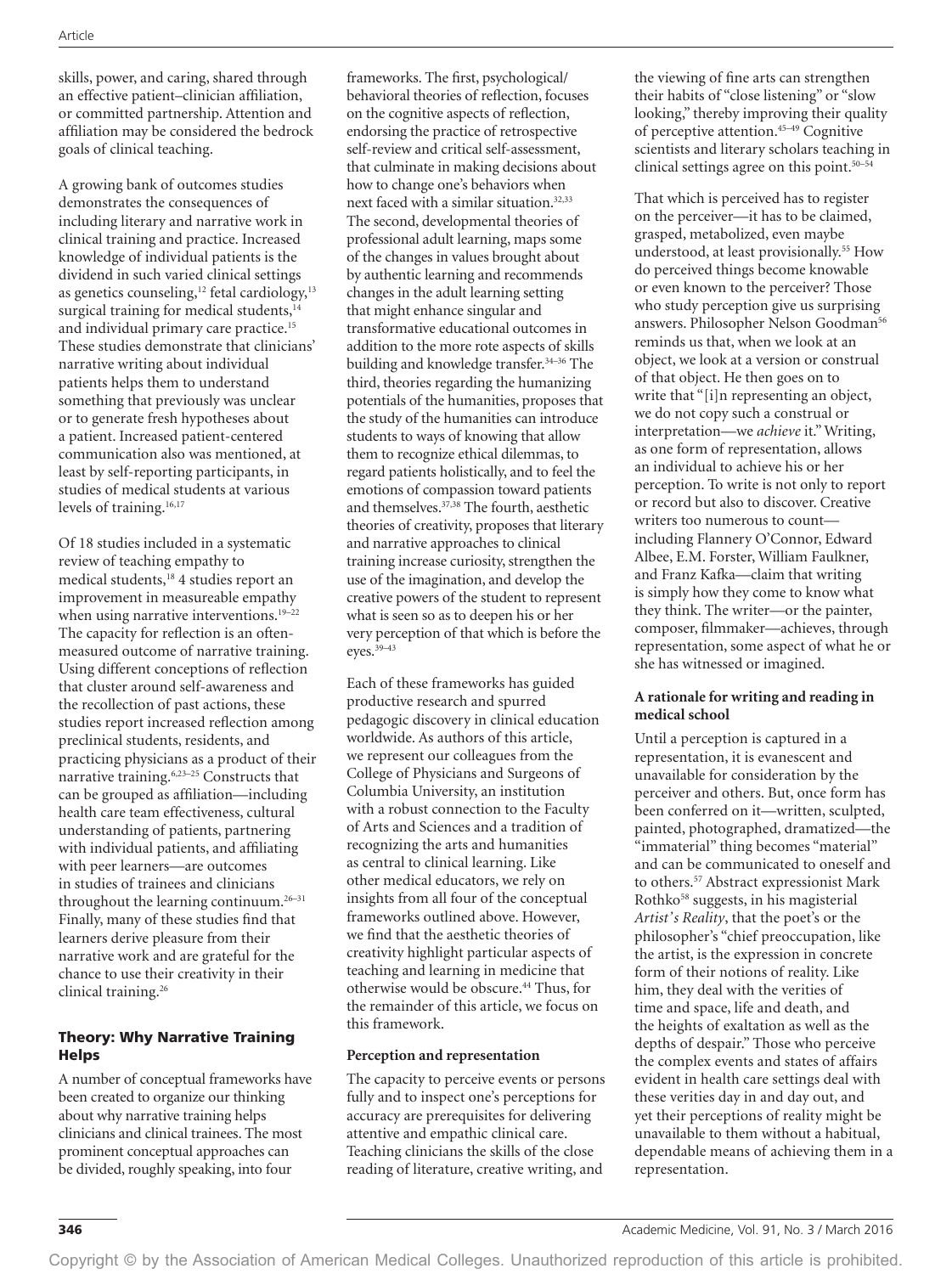Rigorous training in the act of close reading and disciplined coaching in the craft of creative writing are powerful avenues to achieving perception, allowing one to inspect what he or she has perceived and to share that with others. In the training phase, learners have to strengthen their skills of representation. They have to learn the medium of writing or visually representing reality, at least well enough to capture that which they seek to preserve. Sometimes, trainees have to be encouraged simply to expand the mind to take in all of what is seen without preconceptions or wearing blinders. Creative training in clinical education does not have to start with writing about clinical matters. Instead, early on, learners must develop their creative and imaginative powers of discovery, vision, and representation.

If students are to write, these theories further suggest, they will need good readers. Henry James<sup>59</sup> writes in an essay on the novels of George Eliot that "the reader does quite half the labour." He draws attention here to the reader's duty to enter creatively into the scene, to do the complex work of recognizing what the creator might be doing, and to generate some provisional hypotheses regarding the meaning of the work. Aesthetic theorist and art collector Leo Stein,<sup>60</sup> brother of author Gertrude Stein, writes the same about visual art: "No object of composition, that is, no work of art, exists in the absence of a spectator." Representation is always a dialogue, in which the receiver of the work contributes a necessary response to the creator of the work. These observations about the role of the receiver help us to understand that the medical student who writes is owed a careful reading or hearing. We will return to the implications of this need for good readers later.

Through clinical training, we hope to transform our learners' perceptive attention—noticing things, being curious enough to look hard, being selflessly absorbed in what another tells, generating robust hypotheses—into a committed affiliation with a patient. Once one fully perceives a patient's situation by virtue of representing it, and once one donates one's own creative powers toward discovering it, one finds oneself in the patient's presence absorbed, committed, newly aware of the complexity and potential meaning of that which is seen.<sup>13,14,61-63</sup> Recalling Nelson Goodman's assertion that one only has access to one's own version or construal of a perceived object, we must accept that there is no one or total version of anything perceived, including a clinical situation. What the clinician aspires to do is to represent accurately his or her own perception so as to consider it, compare it with others' versions, and come to some provisional and testable hypotheses about what the situation might be. This is why clinicians write notes in the medical chart, including about physical examination findings, formulations, assessments, and plans. And this is why our students grow as clinicians as they strengthen their powers of representation.

The goal of this work, ultimately, is for learners to achieve a state of attentive and empathic affiliation with a patient, born of their efforts to represent what they perceive, to seek the necessary perspectives beyond their own, to register that which is mysterious or unclear, to wonder about the mysterious, to ask questions about the unclear, to generate hypotheses about the patient's situation, and to test those hypotheses in the growing affiliation with the patient. Once learners can rely on their capacity to represent and then to consider what they perceive, they have at their disposal a most powerful and dependable tool to gain entry to the realities of patients and to offer themselves as partners in care.

### Practice: A Model for Teaching Attention, Representation, and Affiliation

The narrative components of the curriculum at the College of Physicians and Surgeons of Columbia University have grown in the past decades from elective courses in reading and writing to required narrative medicine seminars, required four-year-long writing portfolios for students, narrative medicine clinical electives, the option to complete the school's required scholarly project in narrative and social medicine, and graduate study in narrative medicine for faculty and students. Housestaff and faculty in all the health sciences professional schools are similarly exposed to narrative training in many clinical settings.<sup>13,17,20,24,26,28,29,31,53,64</sup>

Faculty ask students to write throughout the four years of medical school in

required courses and clerkships. A poem or a paragraph from a novel is as likely as a case report to form the basis for discussion in a small-group seminar. We encourage students to read the text for its information, ambiguity, complexity, texture, and mood as well as for its plot. Students quickly come to know that they will be invited to respond to open-ended evocative writing prompts. Not restricting them to first-person realistic accounts of the things that happened to them in clinic or essay-question answers, we encourage students to try the genres of lyrical, fantastic, surreal, or experimental forms. We want to equip them with the wherewithal to express, to capture in some way, that which they, singularly, see. Our experience to date confirms our hypothesis that faculty encouraged to do creative work themselves will productively guide students toward creativity's discoveries.<sup>65,66</sup>

### **Who reads what the medical student writes?**

If reflective or creative writing is added to the medical school curriculum, those charged with reading what students write—their faculty—have to be equipped to read closely and carefully what is written. Clinicians may be relatively inexperienced in the tasks of close reading and commenting on others' creative writing. Although they may be avid readers of fiction and other forms of nontechnical writing, they may not have the training to articulate what a writer might be doing in a stretch of writing or to respond productively to that writer. We do not want our students to squander that which they might learn about their own ways of seeing things for want of skilled readers of their writing. So we have made a commitment to provide our students with trained close readers. With funding from the National Institutes of Health and the Josiah Macy, Jr. Foundation, we have hosted intensive weekly seminars for all medical school faculty who teach in the courses on interviewing, reflective practice, professional development, and the personal dimensions of health, illness, and health care.

A pedagogic tool that arose from these seminars is the Reading Guide for Reflective Writing (see Appendix 1) that outlines some of the basic narrative features of written texts. Such guides are common elements of the pedagogy

Copyright © by the Association of American Medical Colleges. Unauthorized reproduction of this article is prohibited.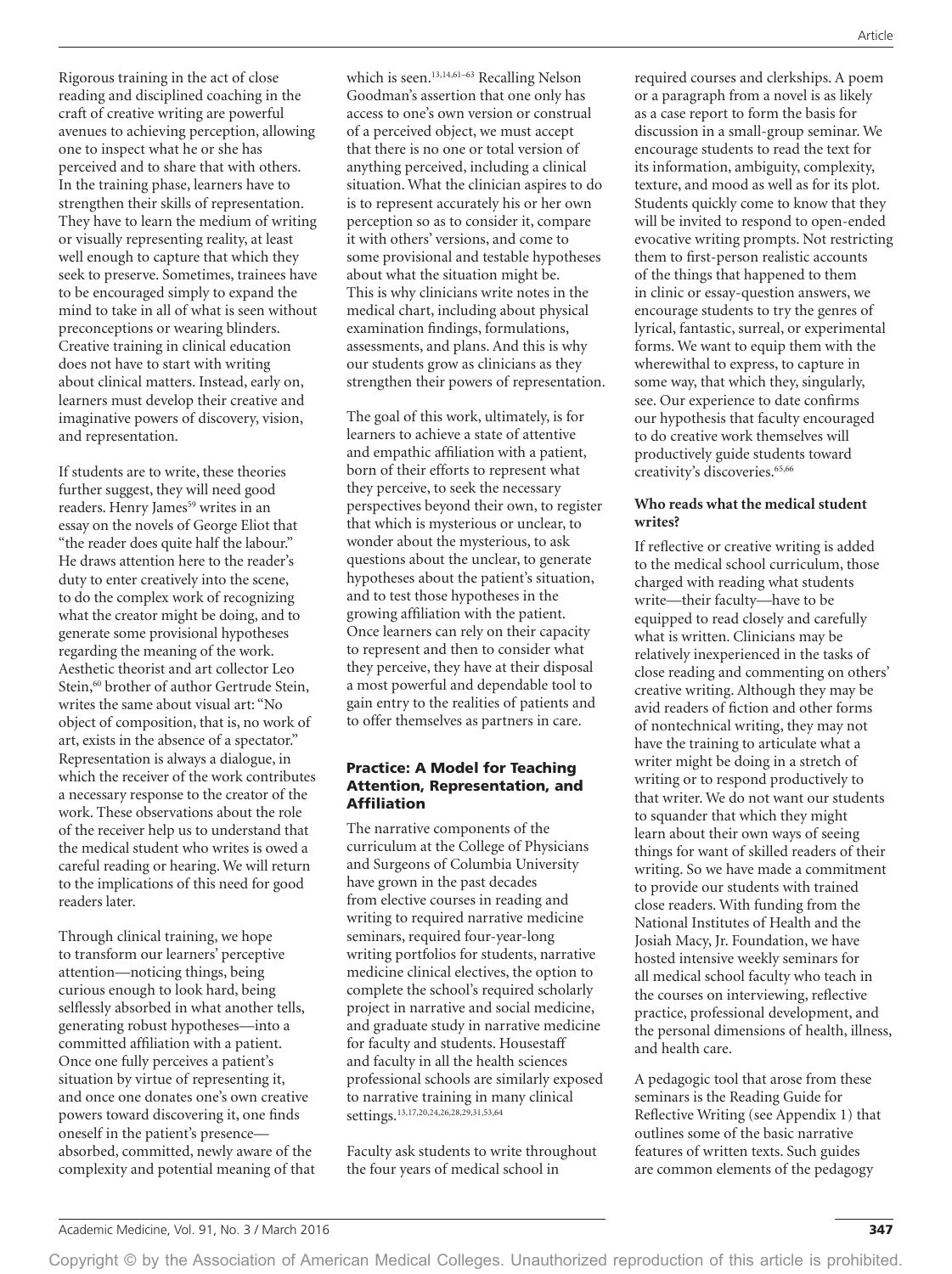of creative writing and close reading in literary and writing settings. We chose categories of specific importance for clinical settings, used language accessible to those not trained in literary theory, and piloted a series of versions of the Reading Guide with extensive feedback from a variety of clinical learners. The Reading Guide reminds our readers to search for aspects of a written text—like sensory detail, perspective, genre, time, voice, metaphor, and plot—that may harbor meaning for both writer and reader. Many of the physicians who have used the Reading Guide over several years at Columbia and elsewhere have told us that they found it helpful in developing habits of close reading.

Not every text will display each of these elements of form, and typically one, or a few of the elements, alone account for the power or the meaning of the text. We instruct our readers to consider the elements, using the Reading Guide, as a means to open up the text to attention. Not unlike the kind of drill a radiologist might use in reading a chest x-ray—inspecting first the film's exposure, rotation, and inspiration and then studying in turn the bony structures, the mediastinum, and finally the lungs themselves—the reader of a studentwritten text might use the Reading Guide to note sensory details or their absence, the solitary or multiple perspectives represented, the genre and voice. The unpracticed reader might not wonder about the metaphors or diction of a text or explicitly notice the temporal scaffolding. These formal elements, we find, are the new veins of meaning for beginning close readers.

## **How to respond to medical students' writing**

Faculty certainly rely on clinical judgment and empathic responses in commenting on their students' writing.<sup>67</sup> In training them as close readers, we hope also to equip them with the means to respond to what their students do with words. We hope that they help their student–writers to realize what they have achieved in the writing discovery process, thereby providing a potentiating force to their more clinically focused readings. We are convinced that the physician/ educator/reader can be attentive to both plot and form. The reader can certainly recognize the student's efforts in the realms of professional identity formation

and the critical assessment of his or her own professional actions at the same time that the reader is attuned to the formal textual elements. We have found ourselves combining these approaches to our students' writing, fortifying the impact of our responses as readers.

We do not grade our students' writing, whether for its reflective capacity or its creative achievements. We are certainly interested in assessing the capacity of our students to imagine and depict what they themselves have seen or done, to think for themselves about their own actions and perceptions. But we have observed that the best way to achieve this goal is to read closely, to appreciate what the writer has captured in his or her form and how he or she has done so. Once the reader has attentively read the text, he or she then can convey to the writer, in person or with written comments, what the writer seems to have done with words. This in turn enables the writer to undergo motion—to be brought somewhere new in self-understanding—by virtue of this well-read writing.

A physician–reader skilled in close reading might say to a student something like, "I notice that the distance between the teller of this story and the patient in the story seems to shrink from paragraph to paragraph." Or the reader might say, "This sentence here is convoluted and very hard to follow—I wonder was something in it hard for you to say?" Or, "This paragraph reads to me like a prayer. Do you think you were praying for something? Who might you have been praying to?" Instead of responding to a writer at the level of affect, clinical judgment, or critique— "I'm so sorry that happened to you," or "Maybe it was congestive heart failure," or "What do you think the attending should have done instead?"—these readers are responding directly to the creative act itself. The text written by the student mediates the process of teaching and learning. Teacher and learner meet on the triangulating surface of the text. This frees the teacher from a judging stance and the student from a defensive stance. Unlike a therapeutic session or topical seminar, the matter at hand is not only what the student feels or knows but also what he or she creates.

Shifting the attention from student to work subtly and powerfully expands the nature of the lessons the student

can learn about the self, ranging from the student's emotional and cognitive experience to his or her very notions, in concrete terms, of reality. As a result of this close reading, (1) the writer accrues some skills of craft, thereby becoming more and more able to represent complex situations and, as a result, to perceive them; (2) the reader does not intrude on the writer's interior reality as if claiming authority but, instead, suggests that it is visible and, perhaps, sharable, becoming affiliated company on the writer's search for meaning; and (3) the writer is helped to discover what he or she has done with words, for the writer, until ably read, does not know what has emerged from the self in words.

Our students, when asked to write creatively, are offered an otherwise rare opportunity to recognize aspects of their consciousness that typically lie outside of their awareness. Because we have written ourselves, have subjected our own writing to close reading by others, and have insisted that our faculty–learners do so too, we all have experienced the realization that close reading routinely reveals things to the writer that were unperceived before the reading. This is the power of writing.

# Conclusions

We have embarked on an institution-wide effort to teach close reading and creative writing at the College of Physicians and Surgeons of Columbia University, informed in part by aesthetic theories of creativity, so as to equip students and faculty with the prerequisites to provide attentive, empathic clinical care. The Reading Guide is one pedagogic tool that has helped our faculty to develop the skills needed for close reading and responding to their students' writing. This work has taught us that (1) faculty members themselves must develop skills in reading and writing and have readers for what they write, (2) a writer is needed to guide this process, and (3) a change in institutional culture is needed to permit and encourage creative work among students and faculty. That our institution has come to value and endorse the teaching and exercise of creativity as a critical aspect of its clinical enterprise is both the strength of the work described here and a limitation to its generalizability.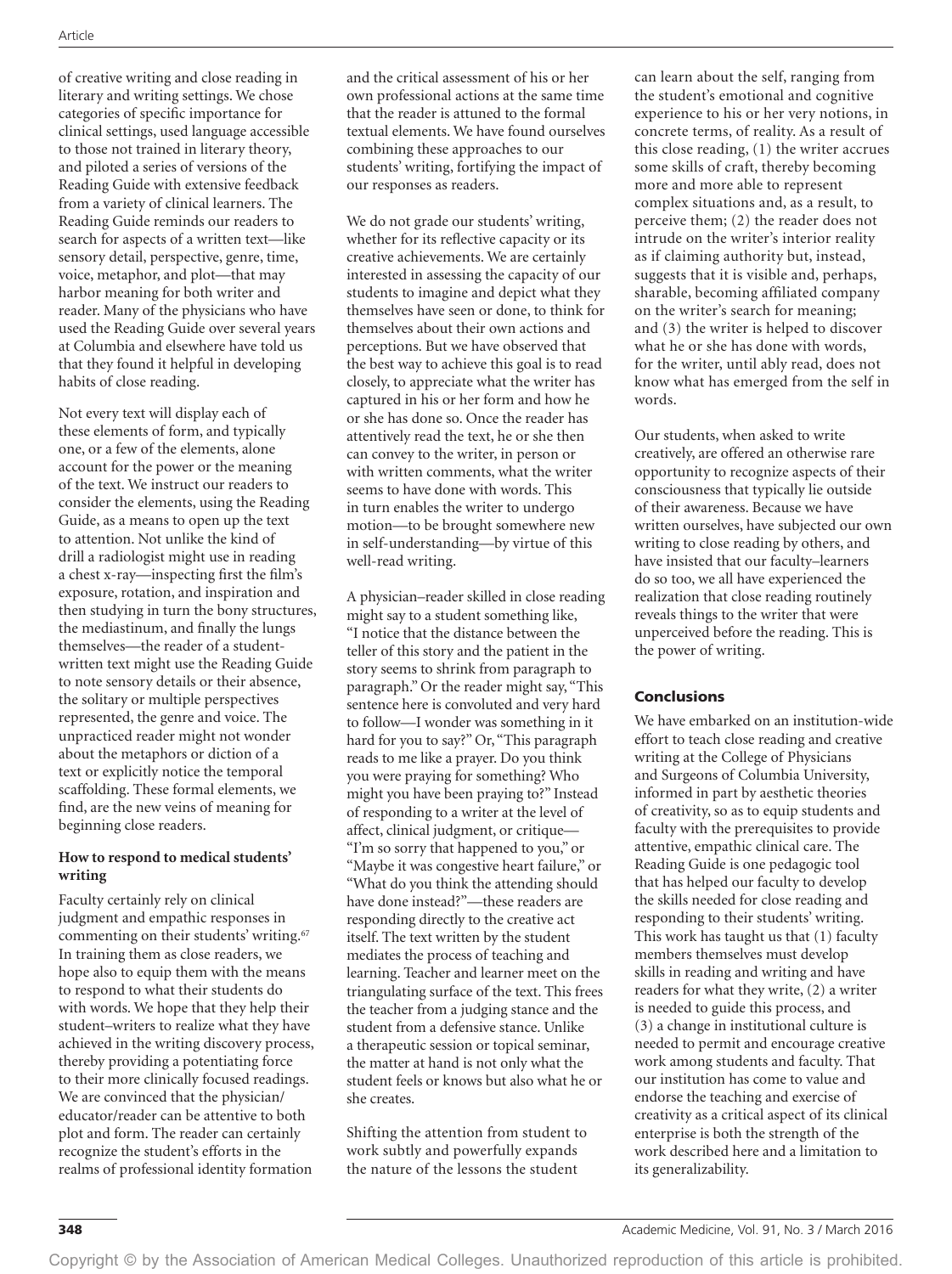Work currently underway assesses the capacity of our physician–educators to become attentive readers for their students' writing and to become more skilled writers themselves. The required College of Physicians and Surgeons portfolio provides robust grounds for the evaluation of both the development of faculty members' reading skills and the consequences for the student–writers. Ultimately, we may find that these narrative skills will alter not only our students' and colleagues' learning and teaching habits but also their clinical practices. Future research will focus on the clinical consequences of narrative training for clinicians, students, and patients.

We think that our attention to the creative and formal dimensions of what medical students write will harvest important dividends for the students, for those they write about, and for those who do their best to teach them.

*Acknowledgments:* The authors recognize the germinal contributions of members of the K07 Faculty Seminar and faculty members of the Program in Narrative Medicine to the creation and development of the College of Physicians and Surgeons of Columbia University approach to creative writing and reflective practice.

*Funding/Support:* An R25 grant from the National Heart, Lung, and Blood Institute (HL108014) supported part of the time of the three authors. A grant from the Josiah Macy, Jr. Foundation (grant B10-09) supported part of the time of Rita Charon and Michael J. Devlin.

#### *Other disclosures:* None reported.

*Ethical approval:* Ethical approval has been granted according to institutional review board protocol AAAF3184, Columbia University, to allow for the collection and study of faculty and student creative writing. Last approved September 18, 2013.

*Previous presentations:* The Reading Guide for Reflective Writing has been presented at Narrative Medicine Basic Workshops, Columbia University, New York, New York, from 2011 to the present.

#### References

- **1** Osler W. The student life: A farewell address to Canadian and American Medical Students. Canada Lancet. 1905–1906;39:121–138. Reprinted in: Roland CG, ed. Sir William Osler 1849–1919: A Selection for Medical Students. Toronto, Ontario, Canada: Hannah Institute for the History of Medicine; 1982.
- **2** Hurwitz B. Form and representation in clinical case reports. Lit Med. 2006;25:216–240.
- **3** Hunter KM, Charon R, Coulehan JL. The study of literature in medical education. Acad Med. 1995;70:787–794.
- **4** Hawkins AH, Chandler McEntyre M, eds. Teaching Literature and Medicine. New York, NY: MLA Publications; 2000.
- **5** Shapiro J, Kasman D, Shafer A. Words and wards: A model of reflective writing and its uses in medical education. J Med Humanit. 2006;27:231–244.
- **6** Wald HS, Davis SW, Reis SP, Monroe AD, Borkan JM. Reflecting on reflections: Enhancement of medical education curriculum with structured field notes and guided feedback. Acad Med. 2009;84:830–837.
- **7** Wear D, Zarconi J, Garden R, Jones T. Reflection in/and writing: Pedagogy and practice in medical education. Acad Med. 2012;87:603–609.
- **8** Holmes V, Gregory D. Writing poetry: A way of knowing nursing. J Adv Nurs. 1998;28:1191–1194.
- **9** Epp S. The value of reflective journaling in undergraduate nursing education: A literature review. Int J Nurs Stud. 2008;45:1379–1388.
- **10** Jensen G, Denton B. Teaching physical therapy students to reflect: A suggestion for clinical education. J Phys Ther Educ. 1991;5:33–38.
- **11** Adrian C. The bad chaplain. Lancet. 2013;382:120–121.
- **12** Nowaczyk MJ. Narrative medicine in clinical genetics practice. Am J Med Genet A. 2012;158A:1941–1947.
- **13** Chambers S, Glickstein J. Making a case for narrative competency in the field of fetal cardiology. Lit Med. 2011;29:376–395.
- **14** Pearson AS, McTigue MP, Tarpley JL. Narrative medicine in surgical education. J Surg Educ. 2008;65:99–100.
- **15** Charon R. At the membranes of care: Stories in narrative medicine. Acad Med. 2012;87:342–347.
- **16** Garrison D, Lyness JM, Frank JB, Epstein RM. Qualitative analysis of medical student impressions of a narrative exercise in the third-year psychiatry clerkship. Acad Med. 2011;86:85–89.
- **17** Arntfield SL, Slesar K, Dickson J, Charon R. Narrative medicine as a means of training medical students toward residency competencies. Patient Educ Couns. 2013;91:280–286.
- **18** Batt-Rawden SA, Chisolm MS, Anton B, Flickinger TE. Teaching empathy to medical students: An updated, systematic review. Acad Med. 2013;88:1171–1177.
- **19** Muszkat M, Yehuda AB, Moses S, Naparstek Y. Teaching empathy through poetry: A clinically based model. Med Educ. 2010;44:503.
- **20** DasGupta S, Charon R. Personal illness narratives: Using reflective writing to teach empathy. Acad Med. 2004;79:351–356.
- **21** Shapiro J, Morrison E, Boker J. Teaching empathy to first year medical students: Evaluation of an elective literature and medicine course. Educ Health (Abingdon). 2004;17:73–84.
- **22** Shapiro J, Rucker L, Boker J, Lie D. Pointof-view writing: A method for increasing medical students' empathy, identification and expression of emotion, and insight. Educ Health (Abingdon). 2006;19:96–105.
- **23** Levine RB, Kern DE, Wright SM. The impact of prompted narrative writing during internship on reflective practice: A qualitative

study. Adv Health Sci Educ Theory Pract. 2008;13:723–733.

- **24** Winkel AF, Hermann N, Graham MJ, Ratan RB. No time to think: Making room for reflection in obstetrics and gynecology residency. J Grad Med Educ. 2010;2:610–615.
- **25** Boudreau JD, Liben S, Fuks A. A faculty development workshop in narrative-based reflective writing. Perspect Med Educ. 2012;1:143–154.
- **26** Miller E, Balmer D, Hermann N, Graham G, Charon R. Sounding narrative medicine: Studying students' professional identity development at Columbia University College of Physicians and Surgeons. Acad Med. 2014;89:335–342.
- **27** Kind T, Everett VR, Ottolini M. Learning to connect: Students' reflections on doctor– patient interactions. Patient Educ Couns. 2009;75:149–154.
- **28** Sands SA, Stanley P, Charon R. Pediatric narrative oncology: Interprofessional training to promote empathy, build teams, and prevent burnout. J Support Oncol. 2008;6:307–312.
- **29** DasGupta S, Meyer D, Calero-Breckheimer A, Costley AW, Guillen S. Teaching cultural competency through narrative medicine: Intersections of classroom and community. Teach Learn Med. 2006;18:14–17.
- **30** Nevalainen MK, Mantyranta T, Pitkala KH. Facing uncertainty as a medical student—a qualitative study of their reflective learning diaries and writings on specific themes during the first clinical year. Patient Educ Couns. 2010;78:218–223.
- **31** Anyaegbunam JA, Sotsky J, Salib C, Kissler MJ, Jiao JM, Charon R. A piece of my mind. Five voices, one story. JAMA. 2013;310:2615– 2616.
- **32** Boud D, Keogh R, Walker D, eds. Reflection: Turning Experience Into Learning. London, England: Kogan Page; 1985.
- **33** Plack MM, Driscoll M, Marquez M, Cuppernull L, Maring J, Greenberg L. Assessing reflective writing on a pediatric clerkship by using a modified Bloom's taxonomy. Ambul Pediatr. 2007;7:285–291.
- **34** Mezirow J. Transformative Dimensions of Adult Learning. San Francisco, Calif: Jossey-Bass; 1991.
- **35** Moon J. Reflection in Learning and Professional Development: Theory and Practice. London, England: Kogan Page; 1999.
- **36** Arseneau R, Rodenberg D. The developmental perspective. In: Pratt DD, ed. Five Perspectives on Teaching in Adult and Higher Education. Malabar, Fla: Krieger Publishing; 1998.
- **37** Spiro H, Peschel E, McCrea Curnen MG, St. James D, eds. Empathy and the Practice of Medicine: Beyond Pills and the Scalpel. New Haven, Conn: Yale University Press; 1993.
- **38** Evans M, Finlay IG, eds. Medical Humanities. London, England: BMJ Books; 2001.
- **39** Dewey J. Art as Experience. New York, NY: Perigee; 1980.
- **40** Heidegger M. The origins of the work of art. In: Hofstader A, trans. Poetry, Language, Thought. New York, NY: Harper & Row; 1971.
- **41** Baruch JM. Creative writing as a medical instrument. J Med Humanit. 2013;34:459–469.
- **42** Kumagai AK. On the way to reflection: A conversation on a country path. Perspect Biol Med. 2013;56:362–370.